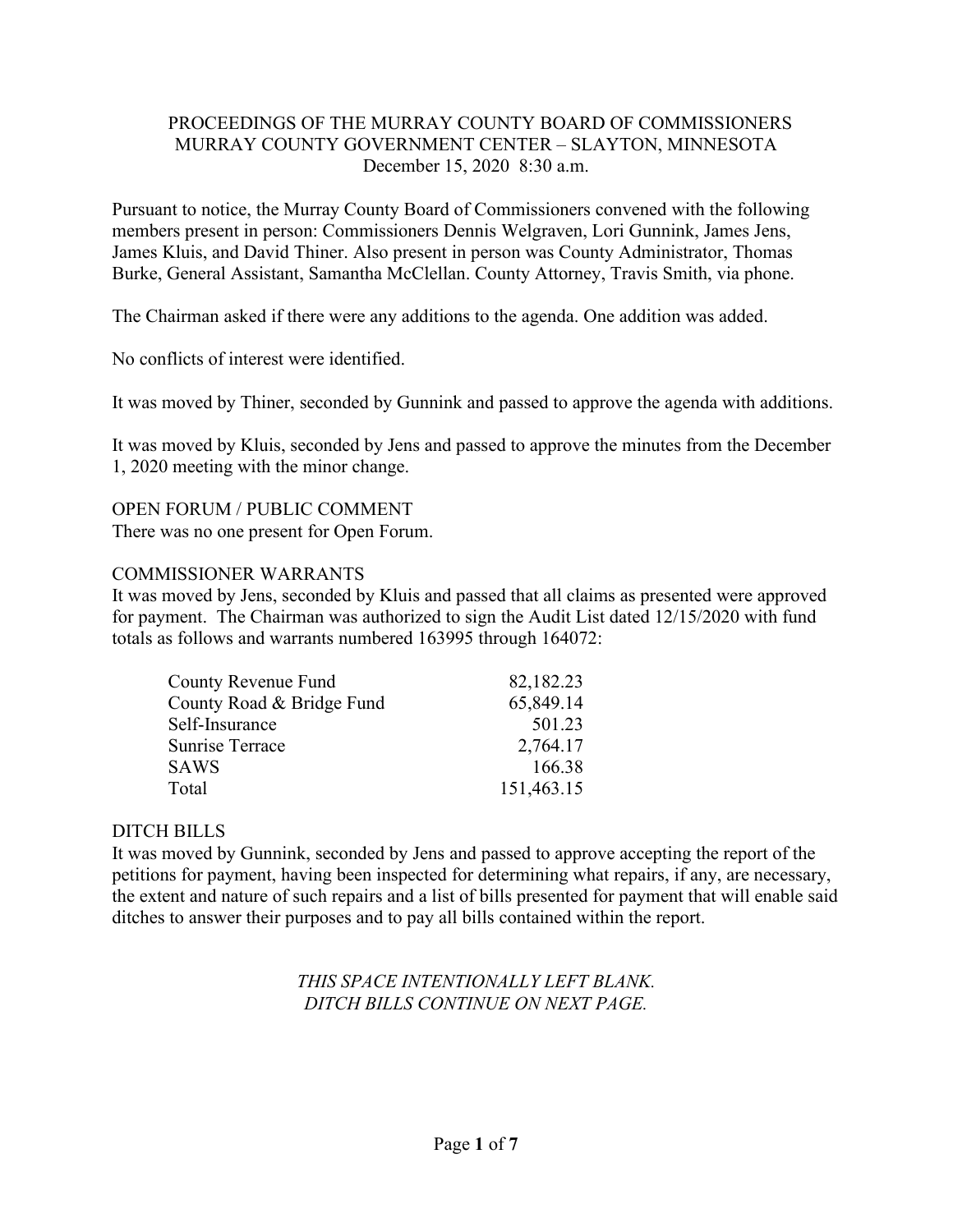## **H&F Precision Drainage, LLC**

|                   | JD 5 $4,729.74$ #2020-027 Approved by T. Radke 12-8-2020 | 1-Jens |
|-------------------|----------------------------------------------------------|--------|
| Subtotal 4,729.74 |                                                          |        |

**Rinke Noonan**

| Admin           | 200.00 | Monthly Retainer |
|-----------------|--------|------------------|
| Subtotal 200.00 |        |                  |
|                 |        |                  |

## **Roto-Rooter**

|                   | JD 13 2,765.00 #2020-062 Approved by T. Radke 11-30-202 5-Thiner |  |
|-------------------|------------------------------------------------------------------|--|
| Subtotal 2,765.00 |                                                                  |  |
|                   |                                                                  |  |

**Total Ditch Bills 7,694.74**

# DITCH INSPECTION REPORT

A motion was made by Gunnink, seconded by Jens and carried that the Commissioners in conjunction with the appointed ditch inspector in and for the County of Murray, have examined and inspected that portion of the foregoing described County and Judicial Ditches, lying within the County of Murray, for the purpose of determining what repairs are necessary and ordered said repairs to be made, by this report given thereon at a Murray County Board of Commissioner's meeting, held in the Commissioners Room of the Murray County Government Center, Slayton, Minnesota

- Petition 2020-063 (CD20, Lowville 15 Twp. Sec.15, District 2–Gunnink)
- Petition 2020-064 (CD 26, Skandia Twp. Sec.17, District 2–Gunnink)
- Petition 2020-065 (CD65, Murray Twp. Sec.1, District 1–Jens)
- Petition 2020-066 (JD03, Dovray Twp. Sec.3, District 1–Jens)

# HIGHWAY MAINTENANCE WORKER

It was moved by Thiner, seconded by Kluis and passed to approve hiring Michael Reith as a regular full-time Highway Maintenance Worker effective December 29, 2020. Per the recommendation of the Personnel Committee. Contingent upon satisfactory results of a criminal background check, pre-employment drug test and pre-employment physical.

# LICENSE CENTER SUPERVISOR

It was moved by Thiner, seconded by Jens and passed to approve promoting Dawn Butler to a License Center Supervisor at a labor grade 7 step 4, effective December 14, 2020. Per the recommendation of the Personnel Committee.

# 2021 AQUATIC INVASIVE SPECIES (AIS) PLAN UPDATE

It was moved by Thiner, seconded by Gunnink and passed to approve the proposed amendments to the Murray County Aquatic Invasive Species (AIS) Plan, including the 2021 AIS Budget.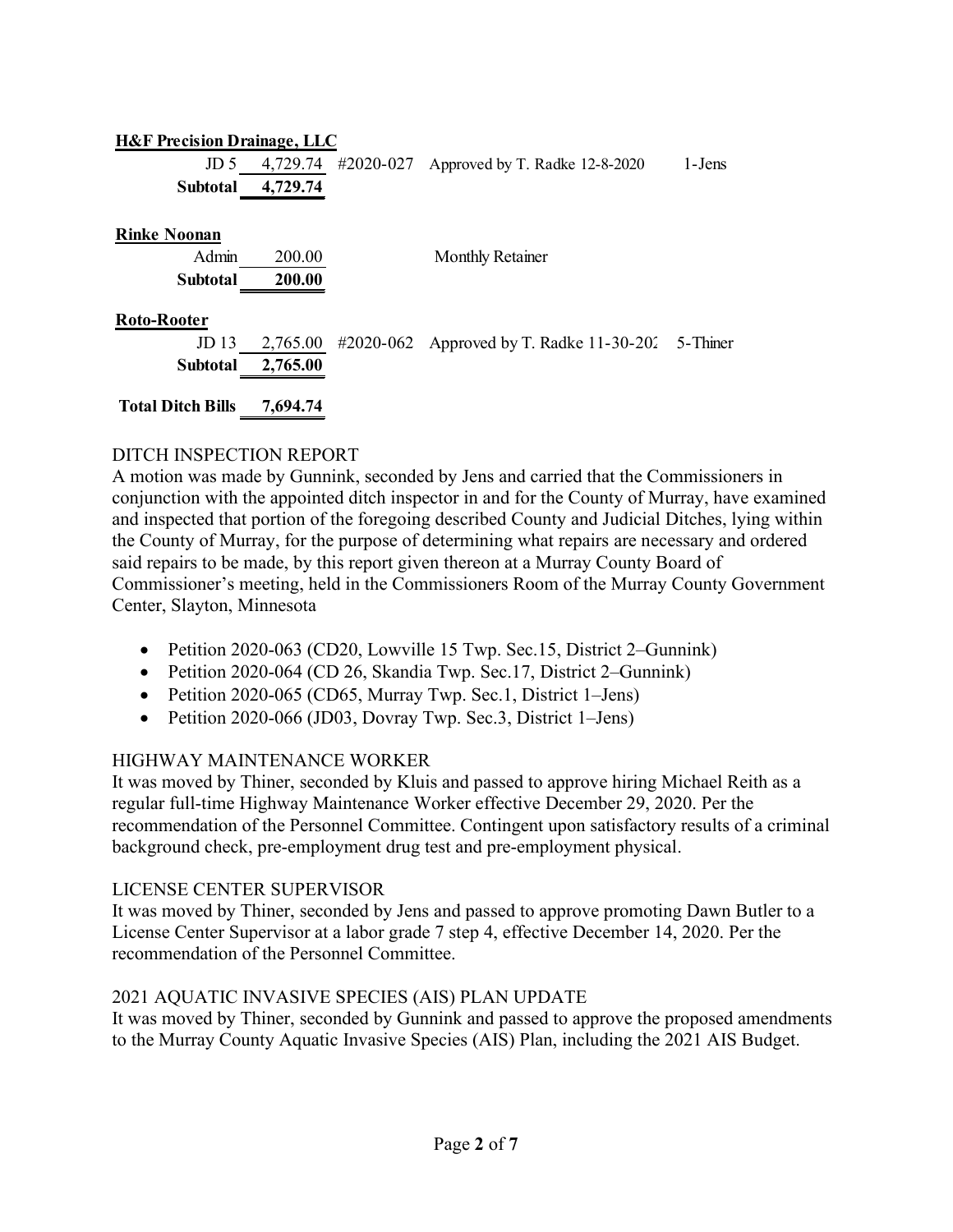## MICROSOFT OFFICE RENEWAL

It was moved by Thiner, seconded by Gunnink and passed to authorize the renewal of the Microsoft licensing and VMware Licensing.

#### GIS DEPARTMENT

It was moved by Gunnink, seconded by Jens and passed to authorize the purchase of a new workstation for the GIS Department.

#### LIME LAKE DAM PROJECT SCOPE/CONTRACT APPROVAL

It was moved by Jens, seconded by Thiner and passed to approve Houston Engineering Inc. project scope and budget proposal for task one, in the amount of \$37,490.

## DISASTER ABATEMENT (M.S. §273.1233)

It was moved by Gunnink, seconded by Welgraven and passed to grant an abatement of real estate taxes under M.S.  $\S 273.1233$  for parcel # 07-028-0030 (Donald & Sandra VanEck) as follows:

- 2018 payable 2019: \$12 (1 month)
- 2019 payable 2020: \$139 (8 months)

#### COVID19 UPDATE

County Administrator, Thomas Burke, and Emergency Management/Safety Director, Carl Nyquist led a discussion on Murray County's response to the COVID-19 Pandemic.

#### CARES ACT

County Administrator, Thomas Burke, Emergency Management/Safety Director, Carl Nyquist led a discussion on CARES Act Funds.

## MEDICAL EXAMINER CONTRACT

It was moved by Thiner, seconded by Gunnink and passed to approve the Medical Examiner Contract Agreement between the County of Murray, and River Valley Forensic Services.

## PAY APPLICATION FOR END O LINE PARK PAVERS PROJECT

It was moved by Gunnink, seconded by Jens to authorize an expenditure in the amount of \$22,500 to VIP Landscaping for paver installation at End O Line RR Park.

## PUBLIC HEARING: SET 2021 DITCH LEVIES

Commissioner Thiner presented the following resolution and moved for its adoption.

# *RESOLUTION 2020-12-15-01*

A Resolution Setting the 2021 Levies for County and Judicial Drainage Systems in Murray County

NOW THEREFORE BE IT RESOLVED, that the Murray County Board of Commissioners, acting as the Drainage Authority in Murray County set levies to be collected as special assessments in 2021 for County and Judicial Drainage Systems located within Murray County as follows: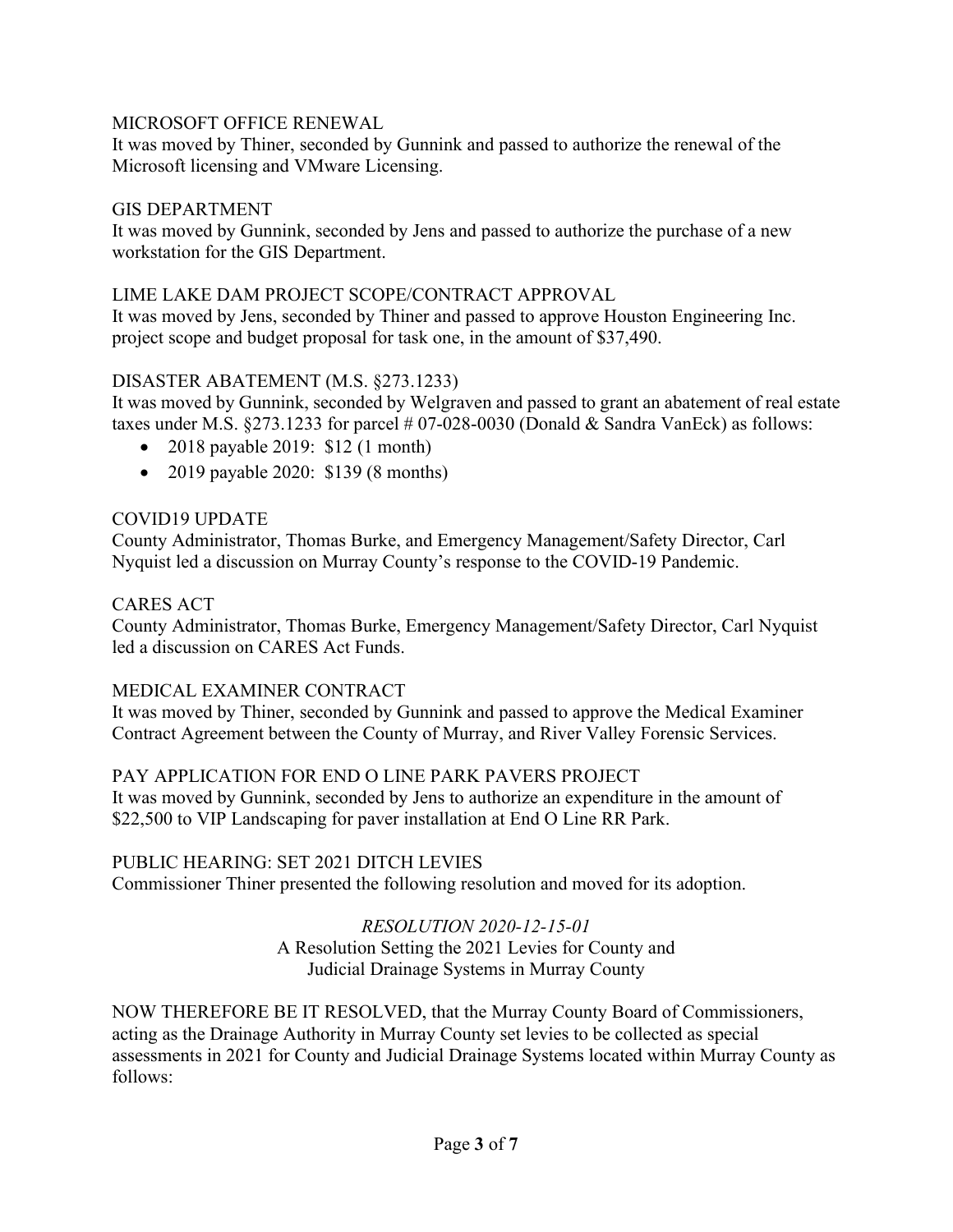| 2021 County Drainage Levies |           |                           |           |  |
|-----------------------------|-----------|---------------------------|-----------|--|
| County Ditch 2              | 1,881.16  | County Ditch 66           | 1,094.92  |  |
| <b>County Ditch 4</b>       | 2,145.69  | County Ditch 67           | 3,177.88  |  |
| County Ditch 6              | 3,470.56  | County Ditch 68           | 4,277.92  |  |
| <b>County Ditch 7</b>       | 2,514.32  | County Ditch 72           | 2,365.40  |  |
| County Ditch 11             | 18,675.20 | County Ditch 73           | 1,390.96  |  |
| County Ditch 13             | 2,229.80  | County Ditch 74           | 1,163.80  |  |
| County Ditch 14             | 1,314.40  | County Ditch 75           | 1,955.41  |  |
| County Ditch 19             | 1,560.52  | County Ditch 76 A         | 2,317.52  |  |
| <b>County Ditch 20</b>      | 14,424.69 | County Ditch 76 A 18      | 3,189.36  |  |
| County Ditch 21             | 1,327.60  | County Ditch 77           | 3,292.68  |  |
| <b>County Ditch 22</b>      | 3,255.92  | County Ditch 79           | 3,172.44  |  |
| <b>County Ditch 23</b>      | 1,057.72  | <b>County Ditch 80</b>    | 1,046.44  |  |
| County Ditch 24             | 13,216.84 | <b>County Ditch 81</b>    | 1,194.64  |  |
| <b>County Ditch 26</b>      | 2,024.14  | County Ditch 82           | 2,772.32  |  |
| County Ditch 27             | 2,335.08  | County Ditch 86           | 2,199.56  |  |
| <b>County Ditch 28</b>      | 1,064.68  | County Ditch 87           | 2,135.36  |  |
| County Ditch 29             | 6,901.64  | County Ditch 89           | 1,097.56  |  |
| <b>County Ditch 30</b>      | 1,450.36  | Judicial Ditch 2 S        | 14,545.88 |  |
| County Ditch 32             | 1,155.28  | <b>Judicial Ditch 2 N</b> | 3,254.64  |  |
| County Ditch 34             | 2,817.48  | Judicial Ditch 3          | 5,785.56  |  |
| County Ditch 35             | 2,014.72  | <b>Judicial Ditch 5</b>   | 2,258.12  |  |
| County Ditch 37             | 1,451.68  | Judicial Ditch 7          | 7,791.28  |  |
| <b>County Ditch 38</b>      | 1,177.24  | Judicial Ditch 8          | 1,424.20  |  |
| County Ditch 40             | 1,698.33  | Judicial Ditch 9          | 266.04    |  |
| County Ditch 41             | 1,378.60  | Judicial Ditch 9 A        | 1,400.44  |  |
| <b>County Ditch 42</b>      | 1,470.88  | <b>Judicial Ditch 10</b>  | 5,975.18  |  |
| County Ditch 43 M           | 2,325.16  | <b>Judicial Ditch 11</b>  | 1,481.32  |  |
| County Ditch 43 A           | 6,000.80  | Judicial Ditch 12         | 5,797.72  |  |
| County Ditch 43 B           | 1,343.44  | Judicial Ditch 13         | 1,848.96  |  |
| <b>County Ditch 44</b>      | 1,435.42  | <b>Judicial Ditch 14</b>  | 9,114.62  |  |
| County Ditch 45             | 1,168.72  | <b>Judicial Ditch 15</b>  | 1,504.96  |  |
| <b>County Ditch 46</b>      | 3,249.30  | <b>Judicial Ditch 16</b>  | 1,164.16  |  |
| County Ditch 47             | 1,084.12  | Judicial Ditch 17         | 7,140.52  |  |
| County Ditch 48             | 519.26    | Judicial Ditch 17 A       | 1,022.20  |  |
| County Ditch 49             | 1,209.76  | <b>Judicial Ditch 18</b>  | 2,772.40  |  |
| County Ditch 50             | 1,243.00  | Judicial Ditch 18 A       | 1,646.76  |  |
| County Ditch 51             | 1,289.56  | <b>Judicial Ditch 19</b>  | 3,262.00  |  |
| County Ditch 52             | 1,139.56  | <b>Judicial Ditch 20</b>  | 1,598.92  |  |
| County Ditch 53             | 1,286.44  | <b>Judicial Ditch 20A</b> | 1,962.48  |  |
| County Ditch 54             | 1,171.36  | Judicial Ditch 21         | 2,425.88  |  |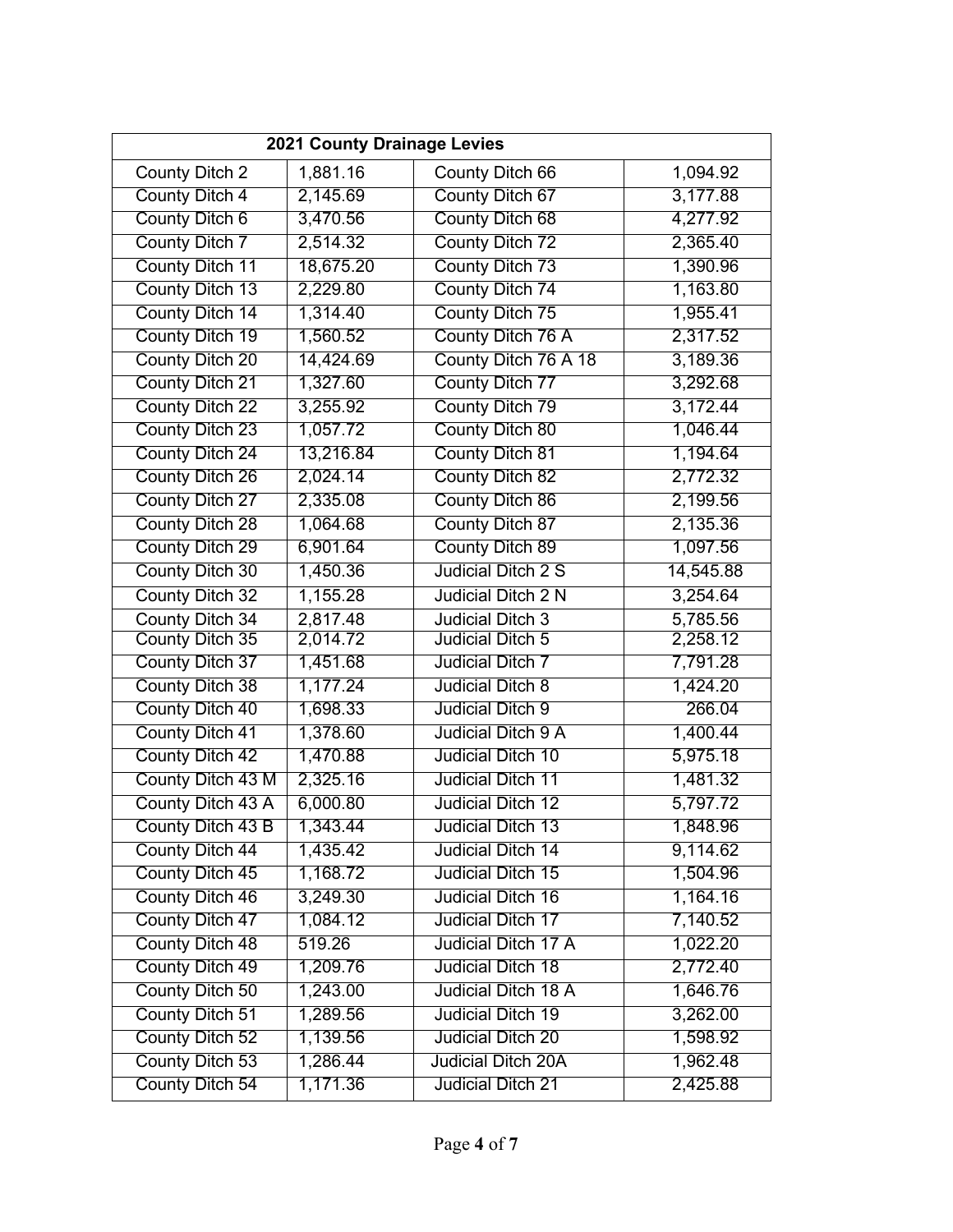| County Ditch 55 | 2,069.12  | Judicial Ditch 22        | 695.00     |
|-----------------|-----------|--------------------------|------------|
| County Ditch 56 | 1,335.16  | <b>Judicial Ditch 23</b> | 1,464.40   |
| County Ditch 57 | 12,810.24 | Judicial Ditch 24        | 1,085.32   |
| County Ditch 58 | 2,201.00  | Judicial Ditch 26        | 3,337.08   |
| County Ditch 59 | 1,061.80  | <b>Judicial Ditch 27</b> | 1,097.32   |
| County Ditch 60 | 1,043.92  | <b>Judicial Ditch 28</b> | 3,350.64   |
| County Ditch 61 | 2,724.44  | Judicial Ditch 38 A      | 1,142.56   |
| County Ditch 62 | 1,112.80  |                          |            |
| County Ditch 63 | 1,526.00  | <b>TOTAL</b>             | 283,529.60 |
| County Ditch 65 | 3,703.96  |                          |            |

The foregoing resolution was duly seconded by Kluis and thereupon being put to a vote all members voted for its adoption.

#### SET 2021 FINAL LEVY

Commissioner Thiner presented the following resolution and moved for its adoption:

*Resolution 2020-12-15-02* A Resolution Setting the 2021 Final Levy

NOW THEREFORE BE IT RESOLVED, that the Murray County Board of Commissioners set the 2021 Final Levy with a 1.94% increase as follows:

|                       | County            |                     |                     |  |
|-----------------------|-------------------|---------------------|---------------------|--|
|                       | <b>Gross Levy</b> | Program             | <b>Net Levy for</b> |  |
|                       | for $2021$        | <b>Aid for 2021</b> | 2021                |  |
| <b>County Revenue</b> | 5,338,918         | (363,364)           | 4,975,554           |  |
| Road & Bridge         | 1,614,666         | (109, 893)          | 1,504,773           |  |
| <b>Debt Service</b>   | 237,353           |                     | 237,353             |  |
| <b>Human Services</b> | 1,365,353         | (92, 925)           | 1,272,428           |  |
| <b>TOTAL LEVY</b>     | 8,556,290         | (566, 183)          | 7,990,107           |  |

The foregoing resolution was duly seconded by Jens and thereupon being put to a vote all members voted for its adoption.

#### SET 2021 FINAL BUDGET

Commissioner Gunnink presented the following resolution and moved for its adoption:

#### *RESOLUTION 2020-12-15-03* A Resolution Setting the 2021 Budget

NOW THEREFORE BE IT RESOLVED, that the Murray County Board of Commissioners set the Final 2021 Budget with fund totals as follows and based on a Budget Document kept on file in the Murray County Auditor-Treasurer's Office.

## *THIS SPACE INTENTIONALLY LEFT BLANK. RESOLUTION 2020-12-15-03 CONTINUES ON NEXT PAGE.*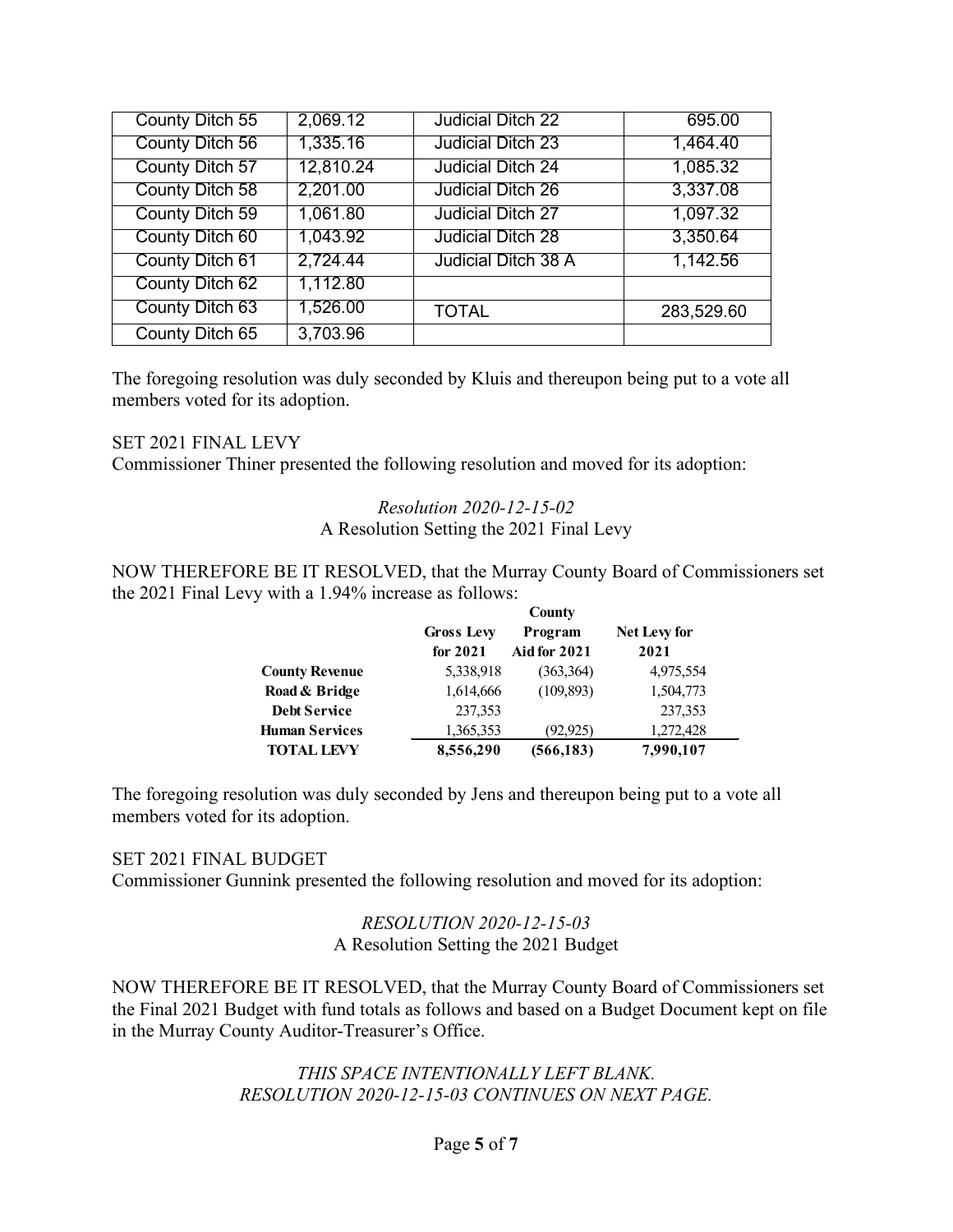|                                                                |            |                | Human     | Economic    |                     | Capital  |                |
|----------------------------------------------------------------|------------|----------------|-----------|-------------|---------------------|----------|----------------|
| 2021 Budgeted Governmental Funds                               | Revenue    | R&Br           | Services  | Development | <b>Debt Service</b> | Projects | <b>Totals</b>  |
| Revenues                                                       |            |                |           |             |                     |          |                |
| Taxes                                                          | 6,108,454  | 1,613,773      | 1,272,202 |             | 237,353             |          | 9,231,782      |
| Special Assessments                                            | 289,080    |                |           |             |                     |          | 289,080        |
| License and Permits                                            | 31,890     | 8,000          |           |             |                     |          | 39,890         |
| Intergovernmental                                              | 2,037,817  | 4,951,767      | 93,151    |             |                     |          | 7,082,735      |
| Charges for Services                                           | 377,322    | 23,050         |           |             |                     |          | 400,372        |
| <b>Investment Earnings</b>                                     | 100,750    |                |           | 13,827      |                     |          | 114,577        |
| Gifts and Contributions                                        | 3,300      |                |           |             |                     |          | 3,300          |
| Miscellaneous                                                  | 237,969    | 68,100         |           | 58,529      |                     |          | 364,598        |
| Other Sources                                                  |            |                |           |             |                     |          | $\mathbf{0}$   |
| <b>Total Revenues</b>                                          | 9,186,582  | 6,664,690      | 1,365,353 | 72,356      | 237,353             | 0        | 17,526,334     |
| Expenditures                                                   |            |                |           |             |                     |          |                |
| General Government                                             | 3,654,282  |                |           |             |                     |          | 3,654,282      |
| Public Safety                                                  | 2,794,884  |                |           |             |                     |          | 2,794,884      |
| Highways and Streets                                           |            | 17,686,791     |           |             |                     |          | 17,686,791     |
| Human Services                                                 |            |                | 1,365,353 |             |                     |          | 1,365,353      |
| Sanitation                                                     | 333,976    |                |           |             |                     |          | 333,976        |
| Health                                                         |            |                |           |             |                     |          | $\mathbf{0}$   |
| Culture and Recreation                                         | 737,367    |                |           |             |                     |          | 737,367        |
| Conservation of Natural Resources                              | 953,834    |                |           |             |                     |          | 953,834        |
| Economic Development                                           | 2,445      |                |           | 176,243     |                     |          | 178,688        |
| General Obligation Debt Services                               |            |                |           |             | 224,936             |          | 224,936        |
| Community Health                                               | 124,331    |                |           |             |                     |          | 124,331        |
| Water Quality Loan Program                                     | 4,596      |                |           |             |                     |          | 4,596          |
| <b>Total Expenditures</b>                                      | 8,605,715  | 17,686,791     | 1,365,353 | 176,243     | 224,936             | $\bf{0}$ | 28,059,038     |
| <b>Excess of Revenues Over (Under)</b>                         |            |                |           |             |                     |          |                |
| <b>Expenditures</b>                                            | 580,867    | (11, 022, 101) | 0         | (103, 887)  | 12,417              | 0        | (10, 532, 704) |
| <b>Other Sources (Uses)</b>                                    |            |                |           |             |                     |          |                |
| Transfers In                                                   | 50,000     |                |           | 134,051     |                     | 250,000  | 434,051        |
| Transfers Out                                                  | (424, 051) |                |           |             |                     |          | (424, 051)     |
| Loans Issued                                                   |            |                |           |             |                     |          | $\bf{0}$       |
| Decrease Reserve for Inventories                               |            |                |           |             |                     |          | $\bf{0}$       |
| Sale of Capital Asset                                          |            | 1,000          |           |             |                     |          | 1.000          |
| <b>Total Other Sources (Uses)</b>                              | (374, 051) | 1.000          | 0         | 134,051     | $\bf{0}$            | 250,000  | 11,000         |
| <b>Planned Changes to Fund Balance</b>                         | 206,816    | (11, 021, 101) | $\bf{0}$  | 30.164      | 12,417              | 250,000  | (10,521,704)   |
| <b>Planned Uses of Fund Balance</b>                            |            |                |           |             |                     |          |                |
| $(2017 & 2018)$ Assigned for Sheriff<br><b>Squad Cars</b>      | 51,107     |                |           |             |                     |          |                |
| <b>State Aid Bond for Highway</b><br>Department (sold in 2020) |            | 11.200.984     |           |             |                     |          |                |

The foregoing resolution was duly seconded by Commissioner Kluis and thereupon being put to a vote all members voted for its adoption.

#### WORKSESSION

It was moved by Thiner, seconded by Gunnink and passed to approve scheduling a workshop for the third Tuesday of each month.